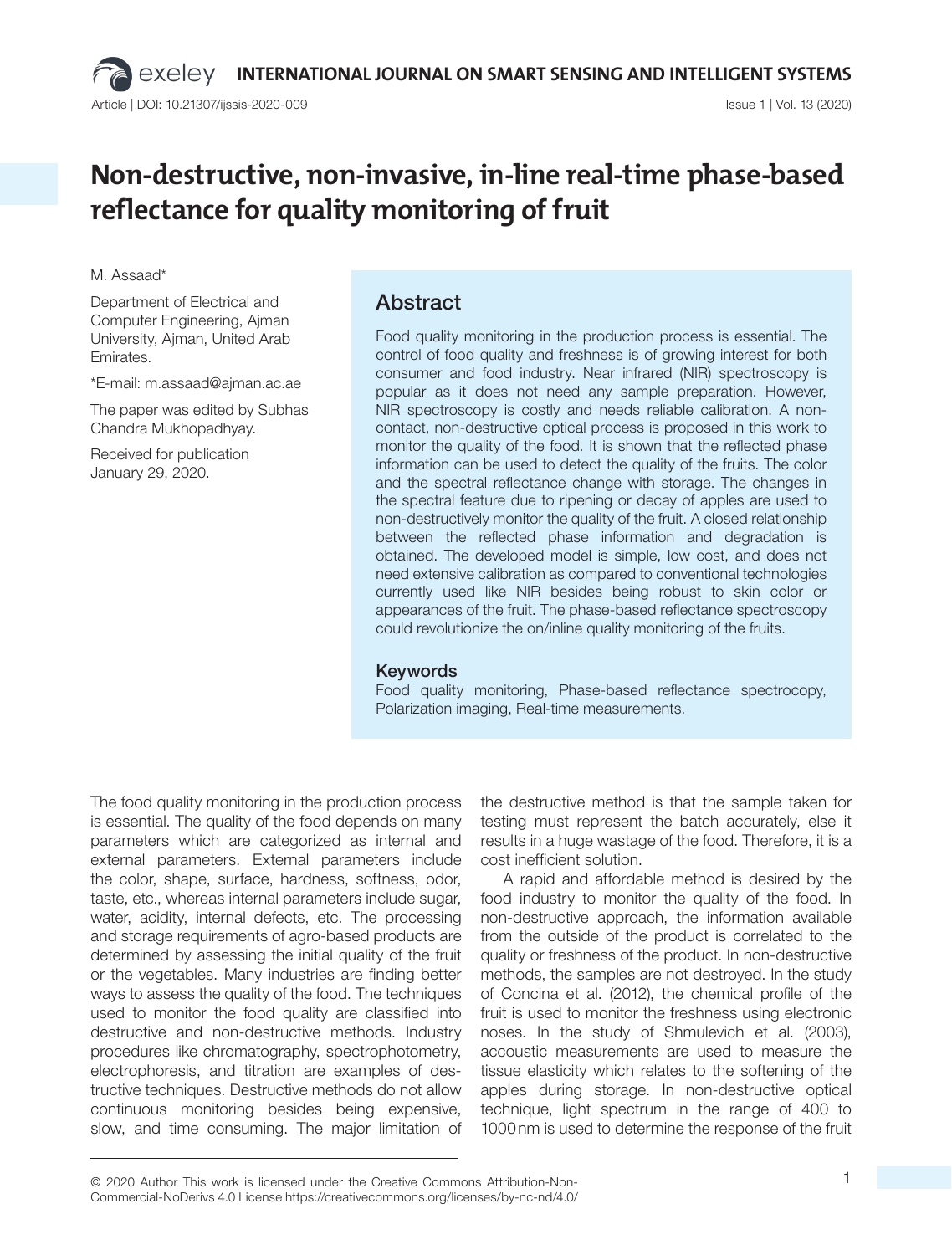to an incident light. The response can be in the form of refraction, reflection, absorption, or scattering. An optical technique allows us to successive measurements of a sample and is very popular due to its ease in implementation.

Among the non-destructive techniques, for monitoring of the internal quality of fruits, near infrared (NIR) spectroscopy is widely used (Nicolaï et al., 2007). The NIR spectroscopy is now commonly used for the assessment of fresh fruits by monitoring the internal quality. NIR radiations cover the electromagnetic spectrum between 780 and 2500 nm. Most agro products behave as semi-transparent or turbid for these wavelengths, and therefore, the light passes through the agro-products and interacts with the internal structures (Askoura et al., 2016). The incident radiation may be either absorbed, transmitted, or reflected. The transmitted and reflected light is collected using a detector and the received information is then processed for quality estimation. The non-invasive and nondestructive nature of the NIR spectroscopy allows its use in industrial application, where continuous quality and process monitoring is desired. Furthermore, NIR spectroscopy allows several constituents to be measured simultaneously. However, NIR spectroscopy is limited to fruits and vegetables with homogeneous pulp (Oliveira et al., 2014). The penetration depth of the NIR spectroscopy is inadequate for internal quality monitoring of various fruits and vegetables. The transmitted or reflected NIR spectrum of a fruit or a vegetable has peaks of absorption band; therefore, statistical processing needs to be done for extracting the information on the internal quality of the fruit. This increases the processing complexity of the NIR spectroscopy.

In the study of Qin and Lu (2008), a novel spatially resolved hyperspectral diffuse reflectance imaging system is proposed to obtain the optical properties of fruits and vegetables. Hyperspectral imaging or multispectral imaging involves image formation using spectral information from a band of wavelengths transmitted or reflected from the same region of an object. Hyperspectral imaging using threedimensional data cubes is used to analyze the quality of the agro-based products. Hyperspectral imaging uses images from the object, and therefore, it is non-contact and non-destructive. Furthermore, the process of image capture and analysis is relatively simple. However, the computational complexity in creating the data cube is very high and the requirement of specialized camera systems increases the cost. Furthermore, the shape and quality of the skin layer of the fruit affects the scattering, introducing distortion in the measurements. In the study of Cubeddu et al. (2001), a time-resolved approach is used to predict the firmness of fruits and vegetables. Time-resolved spectroscopy relies on the time it takes to penetrate through the fruit. The internal composition of the fruit will affect the scattering, and therefore, the time the incident pulse takes to transmit through the pulp of the fruit can be correlated to its quality. In the study of Cubeddu et al. (2001), a pulsed laser in the wavelength range of 650 to 1000 nm is injected into the fruit. The injected pulse transmits through the pulp of the fruit. The temporal delay and broadening of the pulse is measured at the other end. This technique needs two optical ficube, one for the injection of the laser light and the other for the collection of the transmitted laser light. The collected light is then analyzed and correlated to the internal pulp quality. The experimental set-up for time-resolved spectroscopy is complex. Furthermore, the correlation between the received pulse and the internal pulp quality is weak.

For automatic inspection of fruits and vegetables, artificial vision systems are becoming popular (Du and Sun, 2006; Cubero et al., 2011). The computer vision algorithms are used in grading, quality estimation using external features and also monitoring of fruits during storage. The computer vision-based grading systems allow a large number of fruits to be inspected in short time with minimal human intervention and are more reliable than human inspection. Computer vision-based system relies on the quality of the captured images. The quality of the captured images in turn largely depends on the specifications of the camera being used and the illumination condition on the object. The large variations in the color, size, shape, and features in one type of fruit make the computer vision-based sorting challenging and often results in errors. Furthermore, the color of the skin of a fresh fruit and blemish on the skin of another fruit may be the same. The variations in the performance of camera and illumination conditions used severely affect the quality of the image obtained and, therefore, limit the performance of the computer-based system. For every batch of the fruit, different calibrations on the processing algorithms are required which make computer vision-based systems slow. Image processing-based algorithms always have a trade-off between speed and accuracy.

Optical techniques using reflectance/transmittance suffer from saturation of the detector due to high reflectance, variations in skin color and texture and distortions due to the variation in the shape of the reflecting object (Yousaf and Qin, 2014). In the study of Sarkar et al. (2019), Stokes degree of linear polarization is used to measure the internal quality of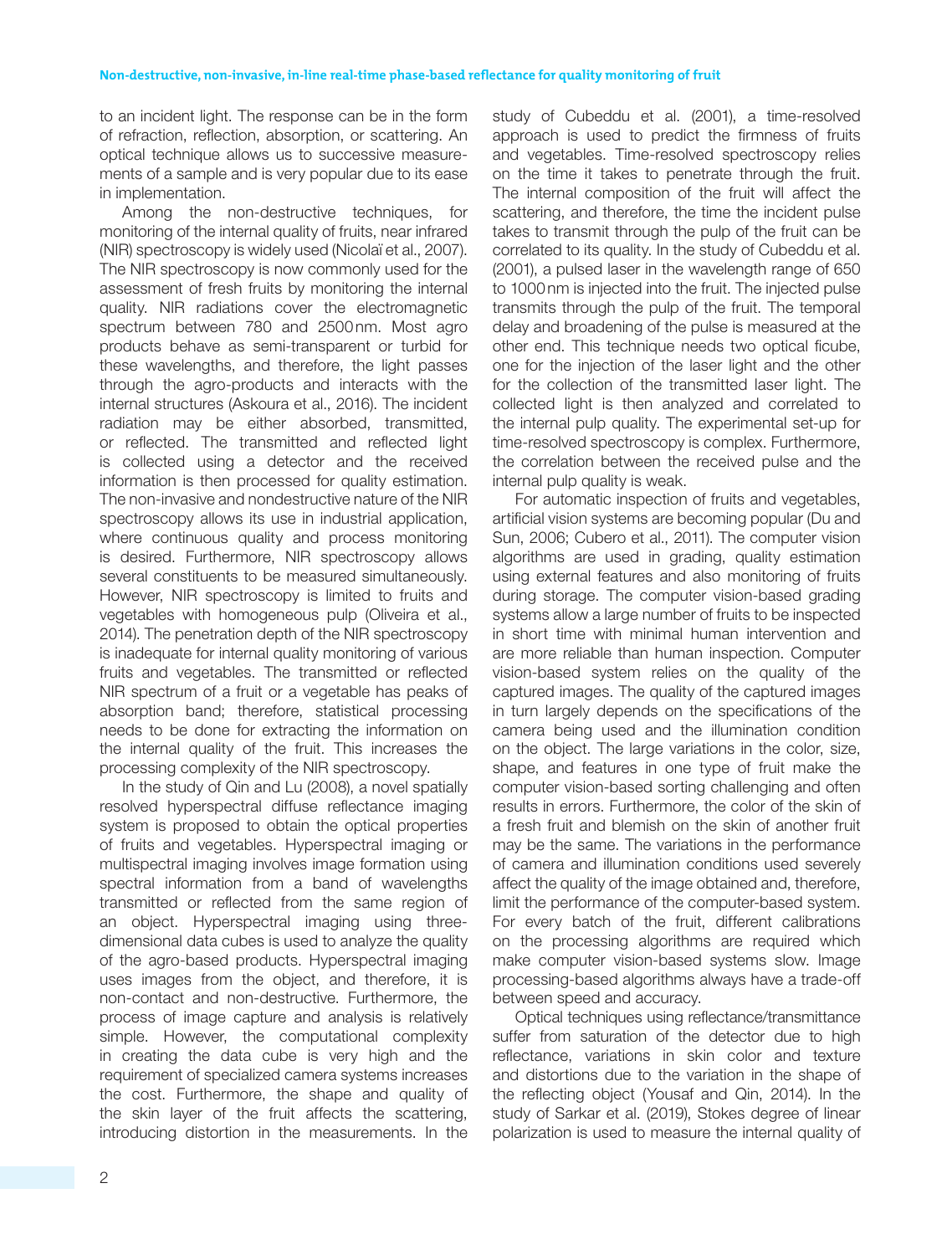the fruits. The Stokes based polarization information is complex in computation. In this paper, a realtime low-complex optical method is proposed for the assessment of the internal quality of fruits. The proposed method relies on the reflection rather than transmission of the incident light. The incident light is linearly polarized and the reflected phase information is monitored which is correlated to the quality of the fruit. The proposed method is non-destructive and is not computationally intensive. To demonstrate the proposed reflectance-based phase spectroscopy, apples are used as test case. As the apples are stored, they degrade, changing the internal chemical composition. The changing chemical composition changes the scattering of the linearly incident light wave. Thus, the reflected phase information is shown to be dependent on the decay rate of the apples. The changes in the reflected phase information can be qualitatively used to predict the quality of the fruit. The use of phase information of the reflected light makes it independent of the color of the skin of the fruit, increasing the accuracy of the quality prediction. The rest of the paper is organized as follows: the second section presents the theory behind phase-based reflection and its use in monitoring the quality of the apples. The third section describes the measurement setup and the correlation between the quality of the apples and the measured reflected phase is derived. The paper is concluded in the fourth section.

## Theory

The color and spectral reflectance changes are often used to monitor or sort fruits in commercial applications. The fruit color and appearance is primarily due to the proportional content of chlorophylls, cartoneoids, and anthocyanins (Merzlyak et al., 2003; Merzlyak, 2006). The red color of the apples is due to the pigment anthocyanins. The pigment content varies in different types of apples. For example, Red Star has higher anthocyanins as compared to Golden Delicious. Golden Delicious, on the contrary, has higher chlorophyll content compared to Red Star. The anthocyanins and chlorophyll content in the Red Star and Golden Delicious changes as the apples ripen. In the optical technique, the changes in the reflectance due to changing pigment content is monitored to determine the quality of the fruit (Chuma et al., 1977; Merzlyak, 2006). Reflectance spectroscopy depends on the amount of light reflected by the object and, therefore, also depends on the nature of the reflecting surface. The color, texture, and the composition of the object, thus, influence the reflected light. Furthermore, the changes in the internal pigmentation of the fruits change the absorption maxima, and therefore, the reflected light is also wavelength sensitive.

In this section, the reflectance properties of apple are described. Furthermore, the advantages of using phase to monitor the scattered components are elaborated.

#### Reflectance properties of apples

Light transmission or reflection from the apple is dependent on the reflectance, absorption, and scattering of the region on which the light is incident. Absorption is primarily due to the pigments, carotenoids, chlorophylls, water, fats, and proteins (Cena et al., 2013). The change in the refractive index inside the apple due to membranes, air vacuoles, and changes in the pigment contents deviates the light path and, therefore, causes scattering (Sarkar et al., 2019). In most fruits and vegetables, scattering is dominant over absorption. The light distribution is highly scattered in apples.

The total reflected light from the apple which is a scattering medium consists of a specular component and a diffuse component. The specular reflection from the surface is only 3 to 5% of the incident light (Baranyai and Zude,, 2009). Therefore, the major component of the reflected light is diffused. The diffused reflectance  $R$ <sub>d</sub>(x) is expressed as (Hu et al., 2016):

$$
R_d(x) = \frac{3Aa'}{\left(\frac{\mu_e ff}{\mu_a + \mu'_s} + 1\right)\left(\frac{\mu_e ff}{\mu_a + \mu'} + 3A\right)},\tag{1}
$$

where the constant A depends on the refractive index of the sample,  $a' = \frac{\mu_3}{\mu_1 + \mu_2}$  $\underline{a'} = \frac{\mu'_{\rm S}}{\mu_{\rm S} + \mu'_{\rm S}}$  $a + \mu_S'$ *m*  $\frac{\mu_{\rm S}}{\mu_{\rm a}+\mu_{\rm S}'}$  is the transport coefficient and  $\mu_e f = \sqrt{3\mu_a\mu_s}$  is the effective attenuation coefficient.  $\mu_{a}$  is the absorption coefficient and  $\mu'_{s}$  is the reduced scattering coefficient (Hu et al., 2016). The diffused reflectance is, thus, determined by the scattering observed by the incident light. Apple contains a bulk of their pigments in the skin above a thick layer of parenchyma which exhibits strong light scattering properties (Law and Norris, 1973). The scattering generally decreases progressively with increasing wavelength in the range of 600 to 1000 nm (Mourant et al., 1997).

For an incident polarized light, the specularly reflected light retains the polarization state of the incident light (Mahendru and Sarkar, 2012). The scattering of the incident light which results in diffuse reflection changes the polarization state of the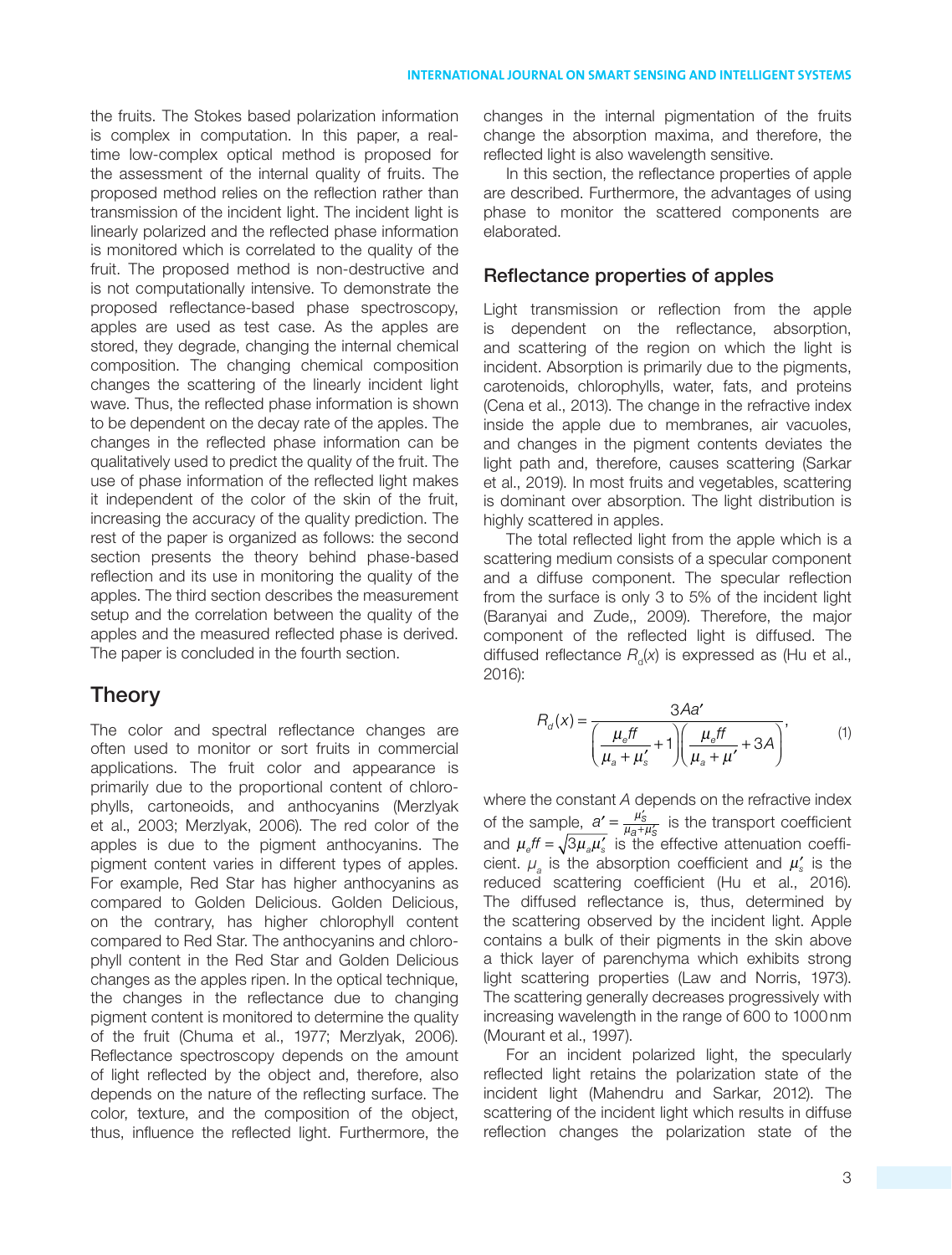reflected light. The diffused reflected light is partially polarized (Sarkar et al., 2011; Mishra et al., 2015). A partially polarized light is characterized by the amount of polarized component in an unpolarized light. The polarization state of the incident light is preserved in weakly scattered light as compared to multiple scattered light. The Stokes vector of an incident photon that has scattered  $n$  times depends on the energy that remains after n times scattering and is given by:

$$
S_n \propto \left[\frac{\mu_s'}{\mu_a + \mu_s'}\right]^n.
$$
 (2)

The Stokes vector which corresponds to the energy of the electric field in the scattered light is, thus, dependent on the scattering profile. The scattering of an incident light by an apple depends on the changes in the pigment content. Therefore, a linearly polarized light on reflection will be partially polarized. The partially polarized light is characterized by degree of polarization. The degree of polarization states the polarization component present in a partially polarized light. The changes in the scattering profile by an apple due to change in a pigment content due to ripening and storage changes the degree of linear polarization.

The degree of linear polarization is used to measure the reflected partially polarized light (Sarkar and Theuwissen, 2013):

$$
DolP = \frac{I_{90^{\circ}}}{I_{0^{\circ}}},\tag{3}
$$

where  $I_{\text{o}}$  and  $I_{\text{go}}$  are the received light intensity when the transmission axis of the linear polarizer is 0° and 90°, respectively, in front of the camera. The incident light and the reflected light are assumed to be linearly polarized. The DoLP determines the changes in the scattering characteristics of the apples.

In comparison to the NIR spectroscopy and the computer vision-based algorithms for fruit quality monitoring, the use of phase in reflectance spectroscopy has the follow advantages:

- The phase-based measurements only require a camera with polarization filters. Therefore, the instrumentation is less complex compared to NIR spectrocopy.
- The processing complexity is simple as only a ratio of phase information is required compared to computer vision based which are calibration intensive.
- The phase-based measurements are weakly dependent on the illumination condition of the object as it is ratio based. The NIR spectroscopy and the computer vision-based systems are highly influenced by the ambient illumination of the object.
- The phase-based measurement are independent of the skin color of the apples. NIR spectroscopy and computer vision-based systems are highly dependent on the skin color, shape, and size of the object.

## Measurement results

The block diagram of the optical setup used to monitor the quality of the fruit is shown in Figure 1. For the experiments, standard CMOS/CCD camera, two polarization filters, a monochromatic light source and apple (Red Star and Golden Delicious) as fruit object are used. One polarization filter is used across the light source (optional), whereas the other is used across the camera. The camera used is a monochromatic Basler camera (acA640 to 90 um, Sony ICX424 mono CCD sensor) with a resolution of 659 × 494 pixels. A DC ambient white light source (make: Holmarc) with maximum intensity of 1300 lux is used. The environmental lighting condition is ambient. The DC white light generated is unpolarized in nature. The unpolarized light is passed through a linear polarization filter (Polarizer 1) to linearly polarize the light which is then incident on the sample apple. The apples reflect the incident light while changing the phase of the incident light. The reflected light from the apple is, therefore, partially polarized. This partially polarized light is transmitted through another linear polarization filter (Polarizer 2) before being



Figure 1: Experimental block diagram.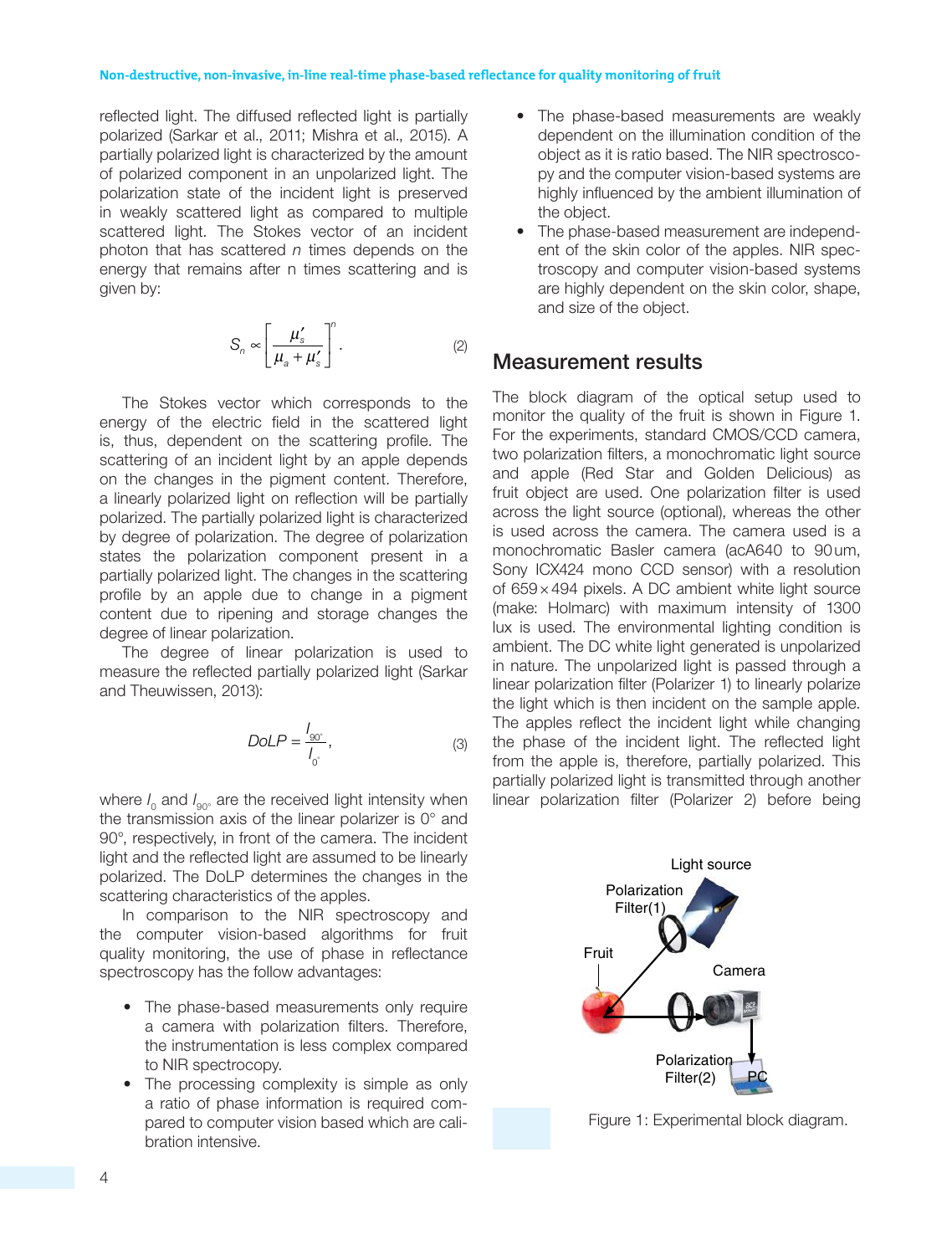detected by the camera. The transmission axis of the polarizer 1 and 2 is varied manually to 0°, 45°, and 90° for different measurement conditions.

A sample measurement of the apples is shown in Figure 2. The polarized images are obtained by changing the transmission axis of the linear polarizer. Figure 2A is a test image without the linear polarizer filter, which is used a reference image. The images shown in Figure 2B have both polarizer 1 and 2 at 0° transmission angle. The received light intensity when both polarizer 1 and 2 at 0° transmission angle is represented as I(0, 0). In Figure 2C, the transmission axis of polarizer 1 and 2 are at 0° and 45°, respectively. The received image is represented as I(0, 45). Figure 2D represented as I(0, 90) is obtained when the transmission axis of polarizer 1 and 2 is at 0° and 90° respectively. For each measurement, a set of 100 images per observation is taken with and without a linear polarizer. An ROI of 140×140 pixel is used to obtain the average received light intensity to improve the signal-to-noise ratio (SNR). The pixelto-pixel variations occur due to the variations in the reflected light reaching the camera through the linear polarizer. As per the Malus law, the light reaching the sensor is a function of the transmission axis which is evident from the images shown in Figure 2.

The reflectance and the polarization state of the reflected light will depend on the pigment content as discussed in the second section. The quality



Figure 2: The captured images of Red Star and Golden Delicious over storage time and changes in the transmission axis of the linear polarizer (Sarkar et al., 2019).

of the apples is expected to decay over time. The decaying or ripening of the apple changes the pigment content which changes the absorption and scattering characteristics of the apples. To monitor the scattering characteristics, the measurements are repeated with the same apples at different time instances over a period of two week. Figure 2 also shows the measurement results of I(0, 0), I(0, 45), and I(0, 90) for Red Star and Golden Delicious apples at day 12. The varying absorption and scattering characteristics influence the diffuse reflection from the apples and, thus, changes the polarization state of the reflected light. The varying polarization state is clearly observed in Figure 2.

## Food quality monitoring using white light and single polarizer

Initially, the measurements are performed with single polarizer in the light transmission path. The polarizer is placed in front of the camera in Figure 1. Unpolarized light from the DC light source is incident on the apple. The pigment contents in the apple change the phase information of the reflected light and, therefore, partially polarizes the unpolarized incident light. The reflected partially polarized light is transmitted through a linear polarizer whose transmission axis is varied manually. Figure 3 shows the variation of normalized received polarization intensity with varying observation number when the transmission axis of the linear polarizer is varied by 0°, 45°, and 90° for red light and white light, respectively. Two observations are clearly made from the figure:

- 1. The received normalized polarization intensity decreases with increase in the observation number. The drop is very sharp for Red Star in the presence of red light as compared to when white light is used.
- 2. The normalized received polarization intensity is higher when white light is used as compared to when red light is used.

The differential absorption of red light by chlorophyll and anthocyanin influences the spectral reflectance. Therefore, the reflected light from an apple depends on the wavelength of the incident light. For cholorophyll, the absorption coefficient is high for light with wavelength at 675 nm. Therefore, the spectral reflectance of an incident light by an apples depends on the wavelength of light used as well as the storage or ripening period. The stronger reflection of incident white light explains the higher normalized polarization intensity as compared to red light. In case of red light,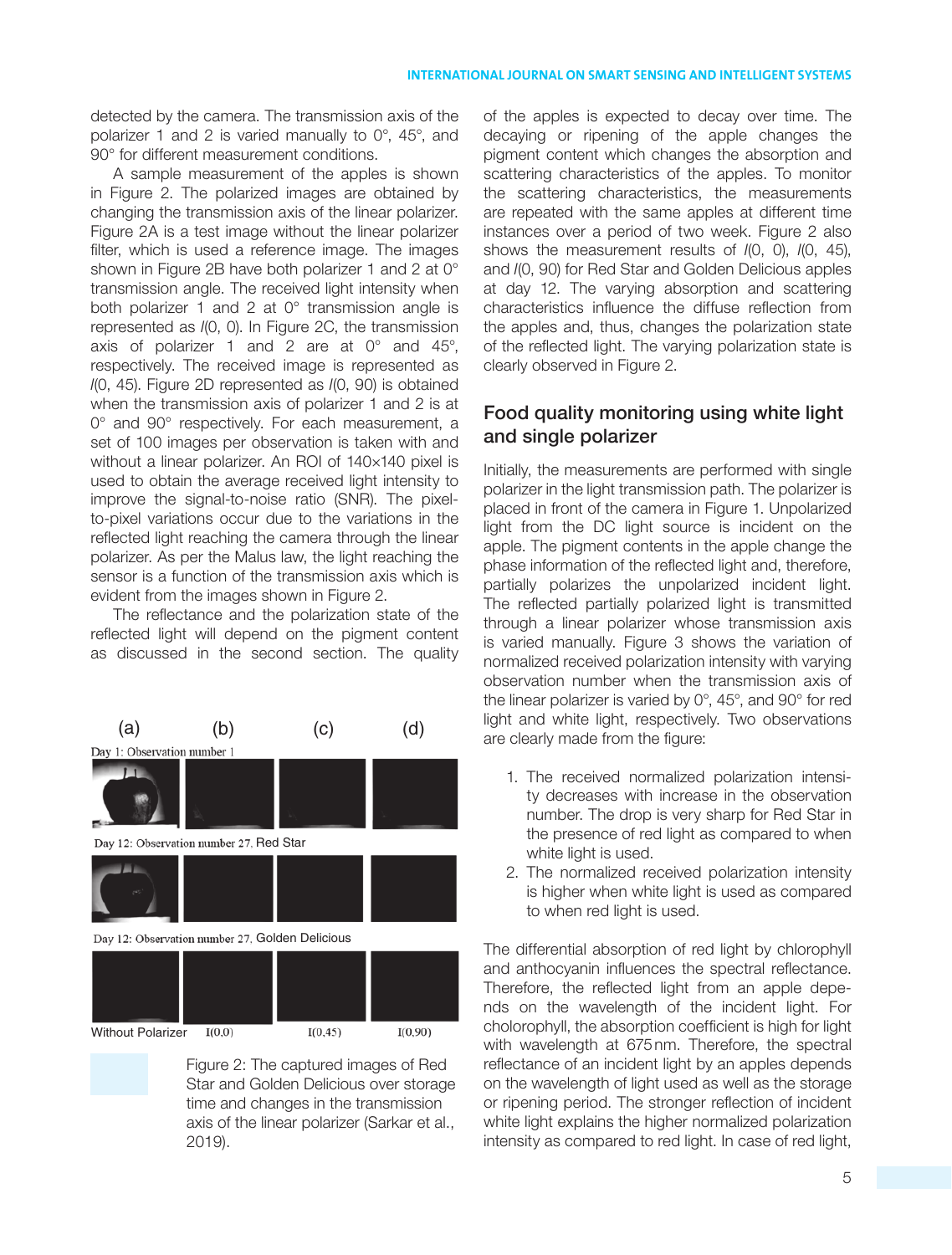

Figure 3: The normalized received light varying transmission axis to 0°, 45° and 90° of polarizer 2 in front of the detector (A) when red light is incident on the Red Star apple (B) when white light is incident on the Red Star apple.

the higher absorption reduces the scattering, and therefore, the received polarization intensity is lower compared to white light.

For a less mature fruit, the chlorophyll absorption is high. With the ripening or storage, the absorption by the chlorophyll decreases, whereas the scattering increases. The reflected light is, therefore, more unpolarized which decreases the transmittance through a linear polarizer. This decrease is sharp when red light is used as compared to white light. The other wavelength components present in the white light are not scattered much, and therefore, the transmitted intensity is higher though the linear polarizer. The degree of linear polarization (DoLP) as expressed in Equation (3) is shown in Figure 4.

The degree of linear polarization shows that for both red and white lights, the DoLP increases with increase in an observation number. The variation in the scattering profile with increase in storage time changes the DoLP, and therefore, its variation is directly correlated to the quality of the fruit. For a fresh apple, the DoLP in the presence of both white and red lights is low. As the apples degrades, the DoLP increases over time. The R-squared for red light is 0.2232, whereas for white light it is 0.5458. The change in the DoLP can be used to predict the characteristic changes in the internal quality of the apples. In the study of Sarkar et al. (2019), the DoLP was computed using two polarizers one in front of the light source, whereas the other was used in front of the detector. In the proposed, method, it is demonstrated that the changes in the DoLP for changing pigment content in the apple can be obtained using a single polarizer. The correlation between the changes in the pigment content and



Figure 4: Degree of linear polarizer (DoLP) for red and white light incident on Red Star apple.

changes in the DoLP as measured by the R-squared coefficient is higher when a single polarizer is used as compared to (Sarkar et al., 2019). The use of single polarizer further simplifies the instrumentation and, thus, can be realized for real-time measurements.

### Food quality monitoring using white light and two polarizer

In this section, the measurements of the reflected light are repeated using two polarizers as in the study of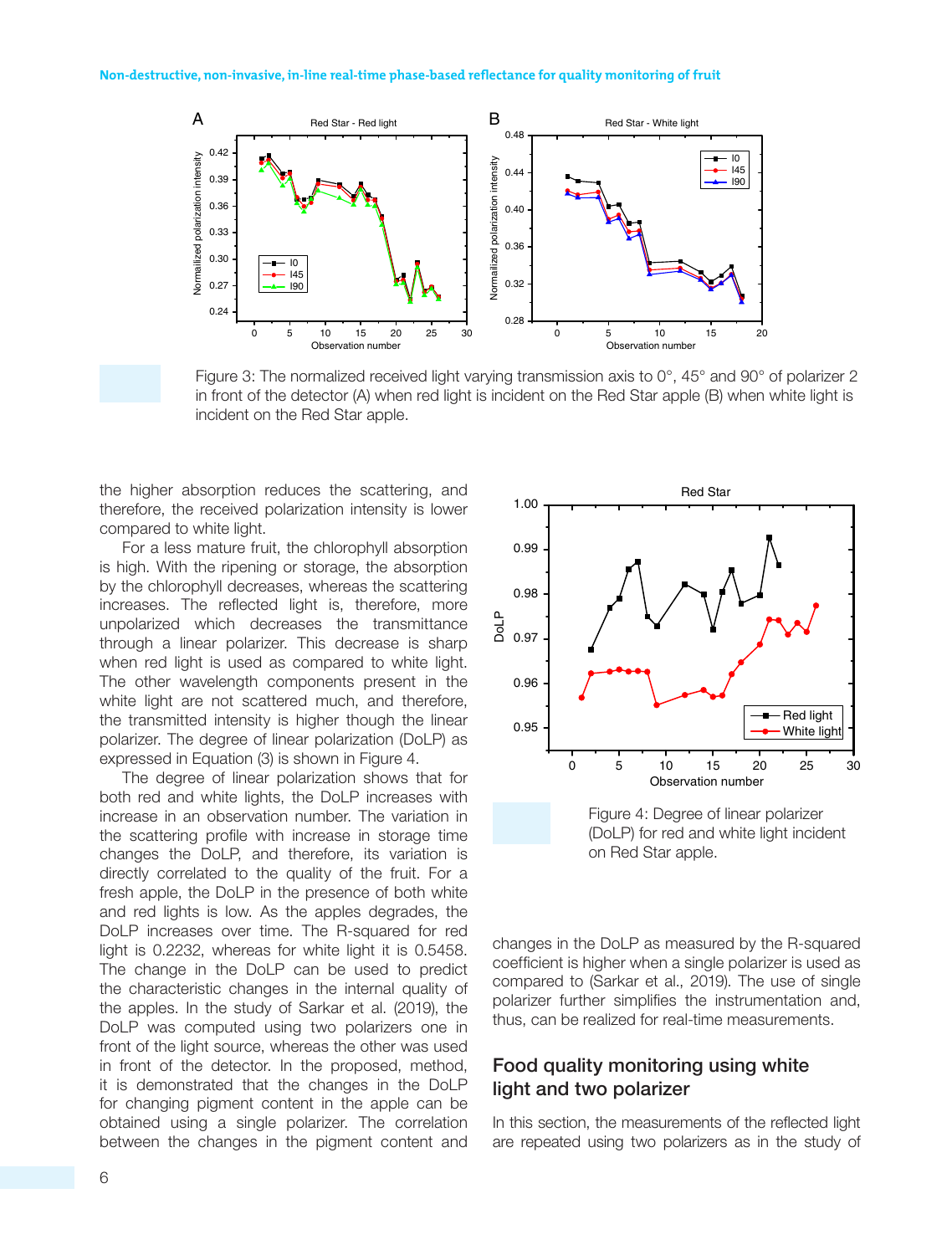Sarkar et al. (2019). Polarizer 1 is used to polarize the DC white light. This polarized light is incident on the apple which partially polarizes the light. The partially polarized light is then transmitted through polarizer 2 and detected by the detector. In the study of Sarkar et al. (2019), the DoLP was calculated using Stokes parameters which increases the computational complexity as it needs addition, subtraction to be performed on the received data besides calculating the ratios. The realtime implementation would, therefore, be difficult if the direct algorithm of Sarkar et al., (2019) is used. Thus, the algorithm of Sarkar et al., (2019) is slightly modified here to make it real-time implementable. The DoLP computation in the proposed method uses I(0, 45) information rather than conventional I(0, 90). The incident light is, therefore, 0° polarized, whereas the DoLP is computed based on the received intensity by the detector when the transmission axis of the polarizer in front of it is 0° and 45° . The received intensity profile is as shown in Figure 5.

The Red Star with low absorption has higher reflectance compared to Golden Delicious which has higher absorption. The larger spectral reflectance helps in retaining the incident polarization phase in Red Star, whereas higher absorption in the case of Golden as compared to Golden Delicious, and therefore, the reflected light is more likely to retain the phase information of the incident light. The 45° filter rejects the reflected 0° polarized light. The multiple scattering in Golden Delicious, unpolarize the reflected light, and therefore, the transmitted light through the  $45^{\circ}$  filter is higher.  $I(0, 45)$  also increases with increase in an observation number. The differential variation in I(0, 45) is much higher than I(0, 90) reported in the study of Sarkar et al. (2019). The increased differential variation would improve the DoLP which is now computed using the modified equation as Delicious causes multiple scattering. The multiple scattering results in diffuse reflection which looses the phase information of the incident light. The lower content of chlorophyll in Red Star causes less absorption, and therefore, for an incident 0° polarized light, the received reflected light at the detector with 0° transmission axis of the linear filter in front of it is higher for Red Star as compared to Golden Delicious. I(0, 0), measured with both polarizer 1 and 2 transmission axis set at 0° for Red Star and Golden Delicious is shown in Figure 5A. It is further observed that I(0, 0) increases with increase in the observation number I(0, 45) measured with the transmission axis of 45° for polarizer 2 in front of the detector, whereas the incident light is still 0° polarized, as shown in Figure 5B. The higher reflectance in Red Star retains the incident phase, and therefore, the measured I(0, 45) is lower for Red Star as compared to Golden Delicious. The scattering in Red Star is weak as compared to Golden Delicious, and therefore, the reflected light is more likely to retain the phase information of the incident light. The 45° filter rejects the reflected 0° polarized light. The multiple scattering in Golden Delicious unpolarizes the reflected light, and therefore, the transmitted light through the 45° filter is higher. I(0, 45) also increases with increase in the observation number. The differential variation in  $I(0, 45)$  is much higher than  $I(0, 90)$  reported in the study of Sarkar et al. (2019). The increased differential



Figure 5: The normalized received light intensity with incident white light for increasing storage time (a)  $I(0, 0)$  when both polarizer 1 and 2 have 0° transmission axis (b)  $I(0, 45)$  when polarizer 1 have 0° and polarizer 2 have 45° transmission axis.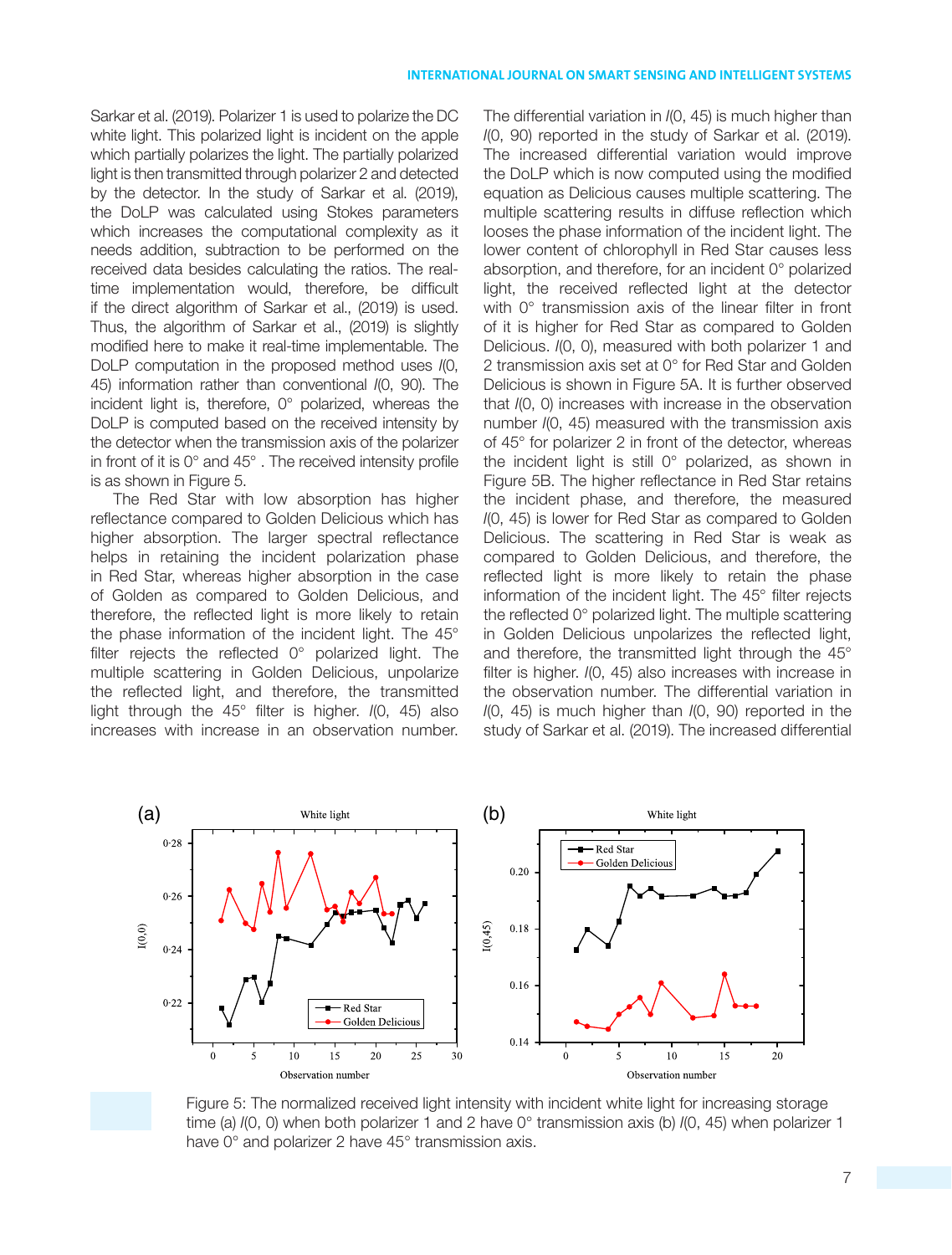variation would improve the DoLP which is now computed using modified equation as:

$$
DolP = \frac{I_{45^\circ}}{I_0^\circ},\tag{4}
$$

where  $I_{0^\circ}$  and  $I_{45^\circ}$  are the received light intensity when the transmission axis of the linear polarizer is 0° and 45°, respectively, in front of the camera. The DoLP computed using Equation (4) is shown in Figure 6 for Red Star and Golden Delicious, respectively, when white light source is used. The following observations can be made:

- 1. The DoLP for Golden Delicious is lower compared to Red Star.
- 2. The DoLP decreases with increase in the observation number.

In the presence of white light, the absorption of the chlorophyll dominates, reducing the scattering component. The reduced scattering component increases I(0, 0). The Golden Delicious having a higher content of chlorophyll compared to Red Star has higher absorption than scattering. Therefore, the DoLP is lower in Golden Delicious compared to Red Star due to reduced I(0, 45). The DoLP for both Red Star and Golden Delicious apples decreases with increase in time. The increase in the storage time of the apples changes the pigment content. As the apple decays, the scattering is lowered, and therefore, the



Figure 6: The DoLP with incident white light for Red Star and Golden Delicious.

polarized component in the partially polarized light decreases, decreasing the DoLP. Thus, scattering from the pigments influences the degree of linear polarization (DoLP). The change in the DoLP for Red Star is lower as compared to change in the DoLP of golden delicious. For the Red Star, the change in the DoLP is 4%, whereas for Golden Delicious it is 12.5% over the 14 day period of storage. Furthermore, the R-squared measures are 0.7087 and 0.3085 for Red Star and Golden Delicious, respectively. The R-squared values obtained are higher than those reported in the study of Sarkar et al. (2019). Therefore, we can conclude that it is better to use I(0, 45) for DoLP computation rather than  $I(0, 90)$ .

As compared to the degree of linear polarization presented in the study of Sarkar et al. (2019), the DoLP presented here is easy to compute and is shown to reflect the changes in the pigmentation inside an apple due to storage or ripening. This optical method is non-destructive and non-invasive. Compared to other non-invasive and non-destructive optical methods, the proposed method is independent of the color of the skin of an apple or its shininess as the normalized phase information is used for the computation of the DoLP. Furthermore, the reflected phase information is independent on the shape and size of the apple used, and thus, the variations in the shape of an apple do not introduce distortions in the measurements.

To summarize DoLP has the following advantages in food quality monitoring:

- 1. In comparison to the DoP calculations proposed in the study of Sarkar et al. (2019), the proposed DoLP calculations are relatively simple and, therefore, are less computationally complex. Furthermore, the instrumentation required is simple.
- 2. The DoLP-based correlation to the internal quality of the fruit is independent of the color of the skin of an apple. Furthermore, the size and shape of the apples also does not influence the measurement. The shininess of the apples does not saturate the detector and, thus, also does not influence the measurements. The de-coloration of the fruit skin due to damage do not introduce distortion in the measurements.

The DoLP-based quality monitoring is, therefore, a true non-destructive, noninvasive real-time fruit monitoring technique. Clearly many technical aspects still need to be solved before an industrial application can take place. However, in comparison to the existing food quality monitoring methods, the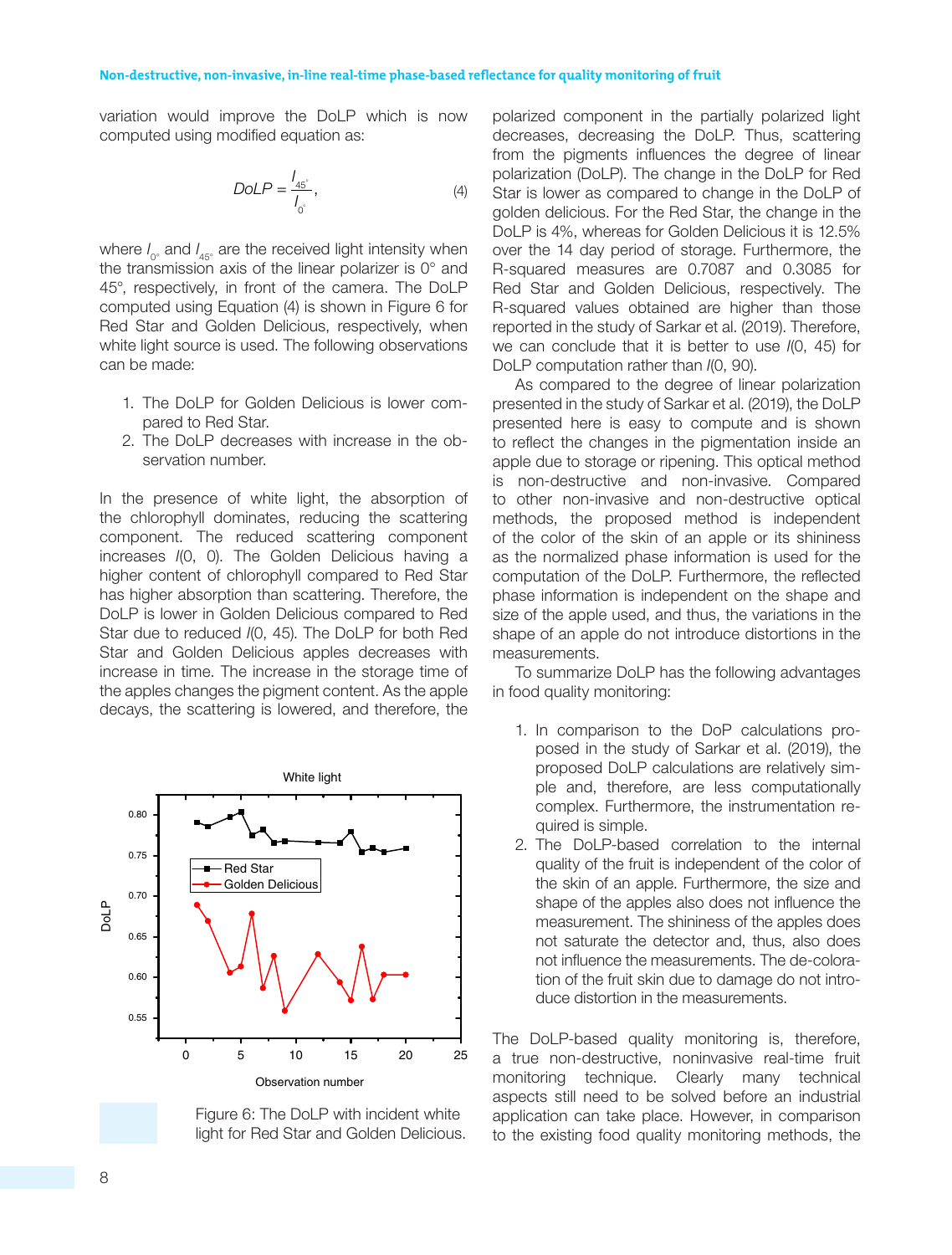proposed solution is easy to implement and low cost for real-time non-destructive online monitoring of the quality of the food.

# **Conclusions**

The assessment of internal quality of fruits is desirable for grading and monitoring of internal quality of fruits in food industry. The techniques available for quality monitoring can be broadly classified into destructive and non-destructive methods. In destructive methods, the food sample is destroyed to assess the quality, and therefore, it is not preferred. Non-destructive techniques do not need sample preparation and, therefore, are ideal for in-line real-time monitoring of the quality of the fruits. In this paper, an optical-based technique is proposed which uses the phase of the reflected light from the object to assess the quality of the fruit. In this work, a phase-based nondestructive and noninvasive measurement of optical properties in fruits is proposed. In general, with other optical methods, it is difficult to distinguish the absorption and scattering components. The scattering component is detected using the measurement of the reflected phase information. The degree of linear polarization is shown to vary with decaying of the apples. Monitoring the degree of linear polarization, thus, gives an indication of the quality of the fruit. Furthermore, this technique is independent of the color or shininess of the skin and the shape of the fruit. The developed model is simple and low cost. This novel approach can also be used for diagnostic purpose of other agricultural products.

# Acknowledgments

The author will like to acknowledge the receipt of funding from Ajman University Grant no. 2019-IRG-ENIT-3.

## Literature Cited

Askoura, M. L., Vaudelle, F. and LHuillier, J. P. 2016. Experimental study of light propagation in apple tissues using a multispectral imaging system. Photonics 3(50): 1–18.

Baranyai, L. and Zude, M. 2009. Analysis of laser light propagation in kiwifruit using backscattering imaging and Monte Carlo simulation. Computers and Electronics in Agriculture 69: 33–39.

Cena, H., Lub, R., Mendozab, F. and Beaudryc, R. M. 2013. Relationship of the optical absorption and scattering properties with mechanical and structural properties of apple tissue. Postharvest Biology and Technology 85: 30–38.

Chuma, Y., Sein, K., Kawano, S. and Nakaji, K. 1977. Delayed light emission as a means of automatic selection of Sutsuma oranges. Transactions of American Society of Agricultural Engineers 20(5): 996–1000.

Concina, I., Falasconi, M. and Sberveglieri, V. 2012. Electronic noses as flexible tools to assess food quality and safety: should we trust them?. IEEE Sensors Journal 12(11): 3232–3237.

Cubeddu, R., DAndrea, C., Pifferi, A., Taroni, P., Torricelli, A., Valentini, G., Dover, C., Johnson, D., Ruiz-Altisent, M. and Valero, C. 2001. Nondestructive quantification of chemical and physical properties of fruits by time-resolved reflectance spectroscopy in the wavelength range 650- 1000 nm. Applied Optics 40: 538–543.

Cubero, S., Aleixos, N., Molto, E., Sanchis, J. G. and Blasco, J. 2011. Advances in machine vision applications for automatic inspection and quality evaluation of fruits and vegetables. Food Bioprocess Technology 4: 487–504.

Du, J. C. and Sun, D. W. 2006. Learning techniques used in computer vision for food quality evaluation: a review. Journal of Food Engineering 72: 39–55.

Hu, D., Fu, X., He, X. and Ying, Y. 2016. Noncontact and wide-field characterization of the absorption and scattering properties of apple fruit using spatial-frequency domain imaging. Scientific Reports 6: 37920.

Law, S. E. and Norris, K. H. 1973. Kubelka-Munk light scattering coefficients of model particulate system. Transactions of ASAE 16: 914–921.

Mahendru, A. and Sarkar, M. 2012. Bio-inspired object classification using polarization imaging. Sixth International Conference on Sensing Technology (ICST), pp. 207–212.

Merzlyak, M. N. 2006. Modeling pigment contributions to spectral reflection of apple fruit. Photochemical and Photobiological Sciences 5: 748–754.

Merzlyak, M. N., Solovchenko, A. E. and Gitelson, A. A. 2003. Reflectance spectral features and nondestructive estimation of chlorophyll, carotenoid and anthocyanan content in apple fruit. Postharvest Biology and Technology 27: 89–103.

Mishra, D., Gogna, G., Barsaiyan, A. and Sarkar, M. 2015. Blood pulsation measurement using linearly polarized light. IEEE Sensors Journal 15(8): 4488–4495.

Mourant, J. R., Fuselier, T., Boyer, J., Johnson, T. M. and Bigio, I. J. 1997. Predictions and measurements of scattering and absorption over broad wavelength ranges in tissue phantoms. Applied Optics 36: 949–957.

Nicolai, B. M., Beullens, K., Bobelyn, E., Peirs, A., Saeys, W., Theron, K. I. and Lammertyn, J. 2007. Nondestructive measurement of fruit and vegetable quality by means of NIR spectroscopy: a review. Postharvest Biology and Technology 46: 99–118.

Oliveira, G. A. D., Bureau, S., Renard, C. M. G. C., Pereira-Netto, A. B. and de Castilhos, F. 2014. Comparison